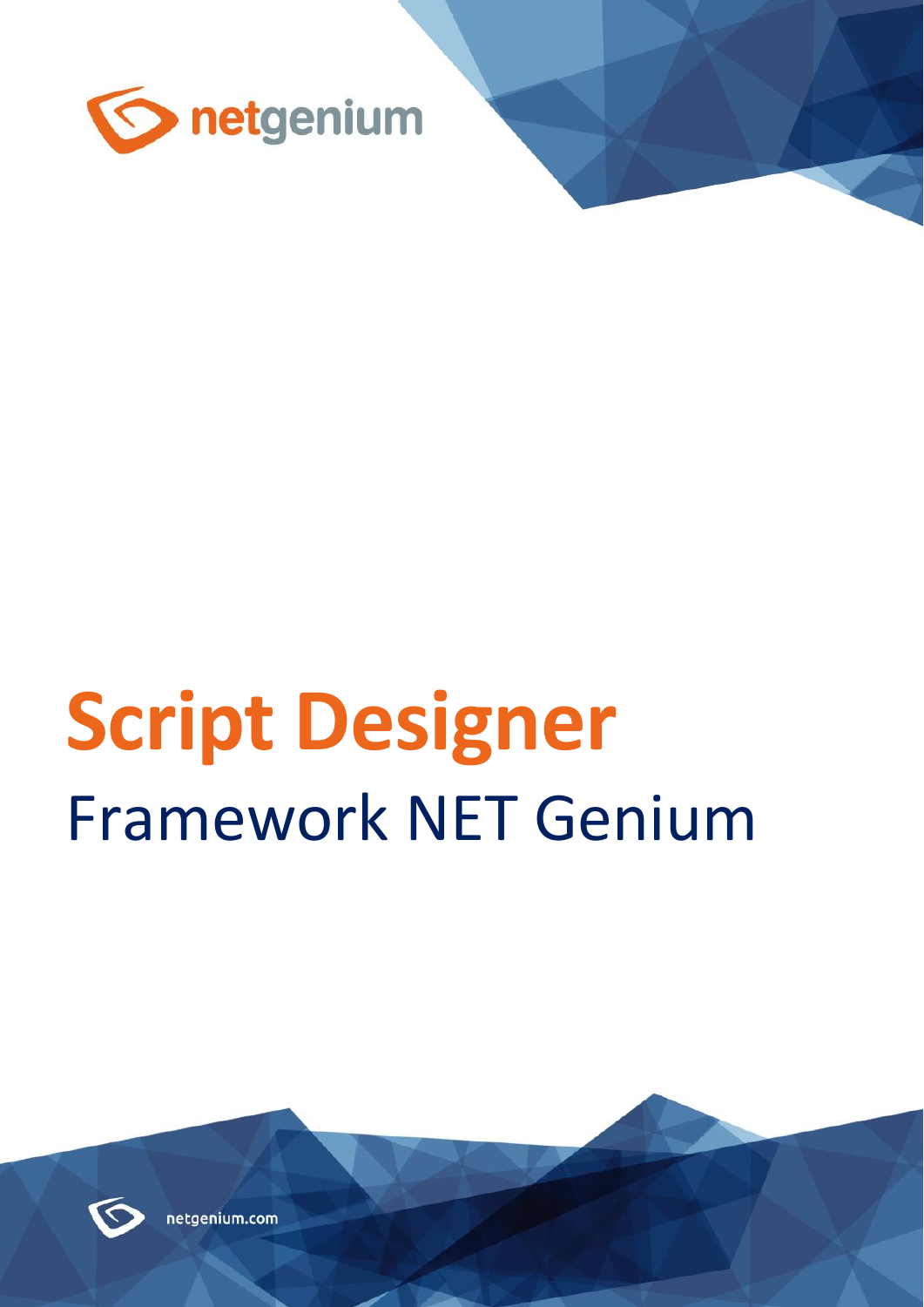

#### Framework NET Genium/ Script Designer

### Content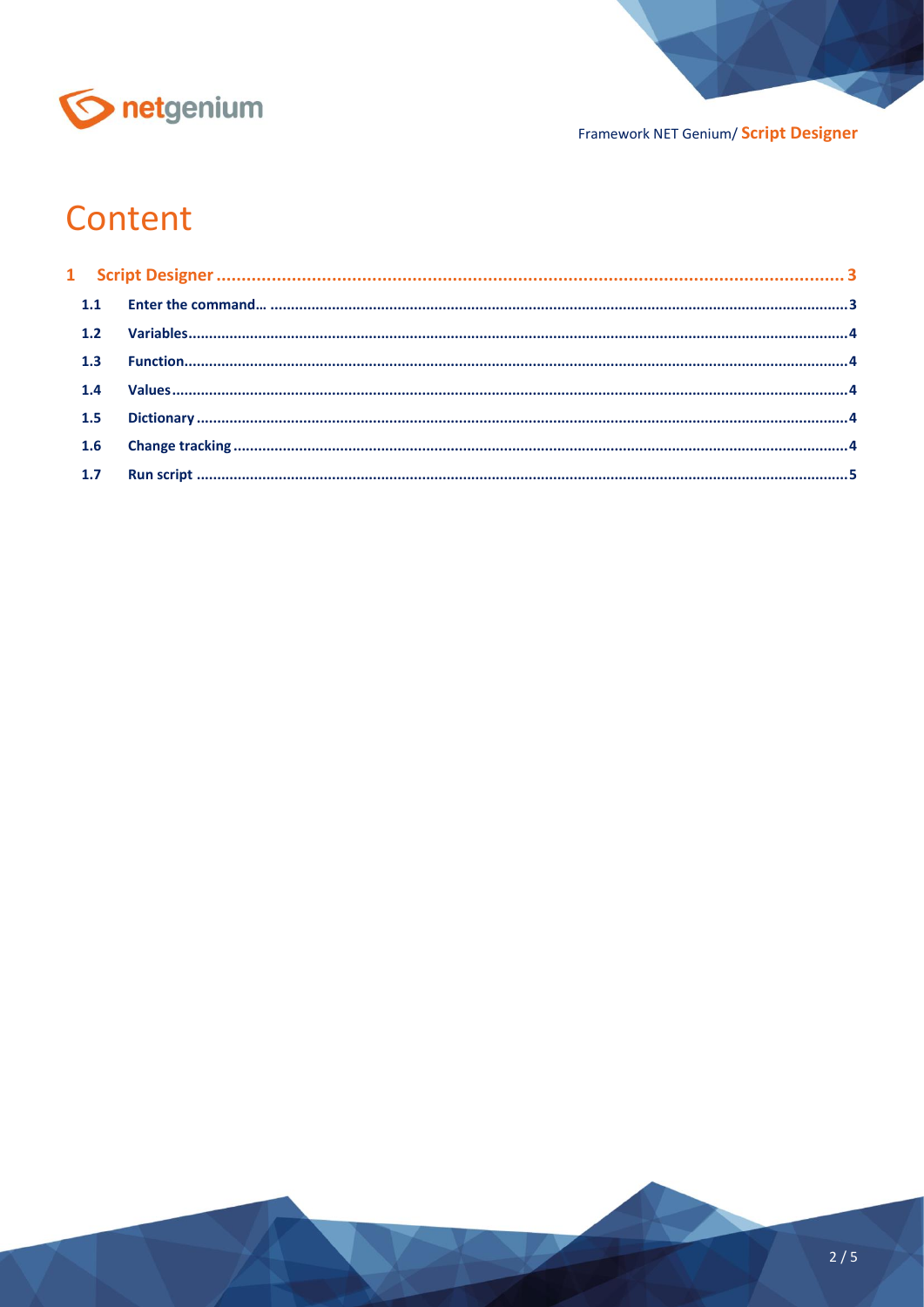

## <span id="page-2-0"></span>1 Script Designer

| Enter the command                                                                      | Variables and functions                                                                                                                                                                            | <b>Values</b>                      |              |  |  |  |
|----------------------------------------------------------------------------------------|----------------------------------------------------------------------------------------------------------------------------------------------------------------------------------------------------|------------------------------------|--------------|--|--|--|
|                                                                                        | $\vee$ A-E<br>$\checkmark$                                                                                                                                                                         | $\checkmark$                       | $\checkmark$ |  |  |  |
| 8 <br>$6 \mid 7 \mid$<br> 9 <br>$\mathbf{R}$<br>5<br>$\overline{2}$<br>$\overline{4}$  | $\vert$ 10 $\vert$ 11 $\vert$ 12 $\vert$ 13 $\vert$ 14 $\vert$ 15 $\vert$ 16 $\vert$ 17 $\vert$ 18 $\vert$ 19 $\vert$ 20 $\vert$ 24 $\vert$ 25 $\vert$ 26 $\vert$ 27 $\vert$ 28 $\vert$ 29 $\vert$ | 33<br>$\ $ 30 $\ $ 31 $\ $ 32 $\ $ |              |  |  |  |
| Click the "Run script" button to test the script<br>Dictionary Change tracking Logging |                                                                                                                                                                                                    |                                    |              |  |  |  |
| Save and continue editing<br>Save<br><b>Run script</b>                                 |                                                                                                                                                                                                    |                                    |              |  |  |  |

#### <span id="page-2-1"></span>1.1 Enter the command…

- A drop-down list with a selection of the type of command that will be inserted into the script at the selected location.
- A detailed description of the commands is given in the separate "Administrator's Guide".
- 1. Declare a variable
- 2. Add a value from the query
- 3. Save the variable back to the database
- 4. Add multiple values from the query
- 5. Cycle
- 6. Add a value
- 7. If (expression) assign a value
- 8. If (composite expression) assign a value
- 9. Go to the line
- 10. If (expression) go to the line
- 11. If (compound expression) go to the line
- 12. Raise Exception (Interrupt)
- 13. If (expression) raise an exception
- 14. If (compound expression) raise an exception
- 15. Send email
- 16. If (expression) send an e-mail
- 17. If (compound expression) send e-mail
- 18. Delete entry
- 19. If (expression) delete the record
- 20. If (compound expression) delete the record
- 24. New record
- 25. If (expression) a new record
- 26. If (compound expression) a new record
- 27. Save the value to the database
- 28. If (expression) store the value…
- 29. If (compound expression) store the value…
- 30. Store multiple values in a database
- 31. If (expression) save more…
- 32. If (compound expression) save more…
- 33. Comment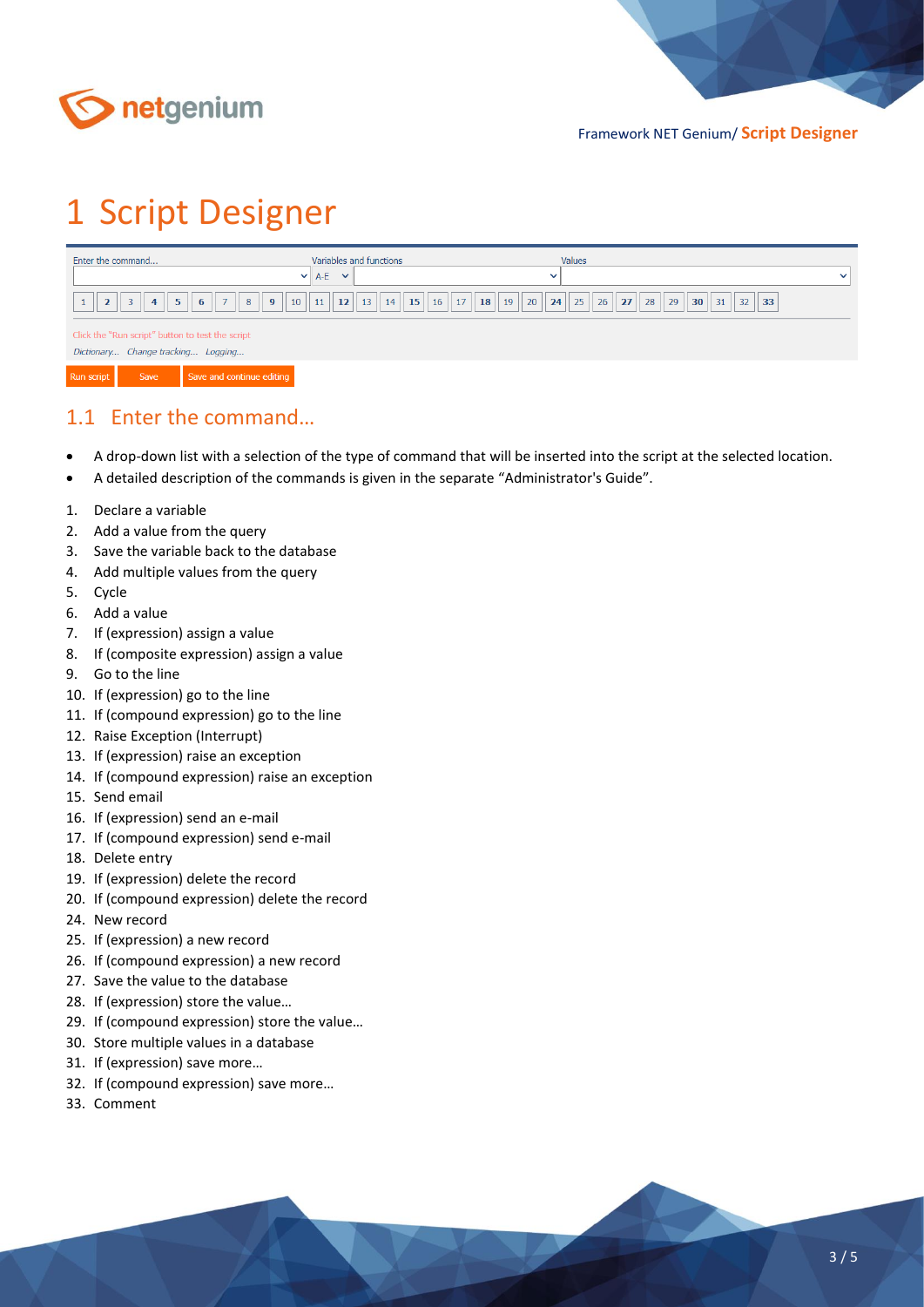

#### <span id="page-3-0"></span>1.2 Variables

- Drop-down list with a selection of variables that will be available in the script for storing values. These variables can be used on individual lines of the script.
- A detailed description of the variables is given in the separate "Variables" manual.

#### <span id="page-3-1"></span>1.3 Functions

- Drop-down list with a selection of server functions that can be called on individual lines of the script.
- A detailed description of the server functions is given in the separate "Server Functions" manual.

#### <span id="page-3-2"></span>1.4 Values

• A drop-down list with a selection of database control identifiers that can be used on individual lines of the script.

#### <span id="page-3-3"></span>1.5 Dictionary

- The dictionary displays a list of comments and interrupts used across all scripts throughout the application that relate to the following types of commands:
	- o The "message" parameter of the "SCHEDULEBACK" server function in the script comment
	- o The "message" parameter of the "TEFUIG" server function in the script comment
	- o The "message" parameter of the "TESUIG" server function in the script comment
	- o The "message" parameter of the "WRITEMESSAGE" server function in the script comment
	- o Script abort
- Dictionary search is used to design the correct form of user messages and to maintain the consistency of nomenclature throughout the application.

#### <span id="page-3-4"></span>1.6 Change tracking

• Change tracking displays a detailed report with all script changes made by individual users.